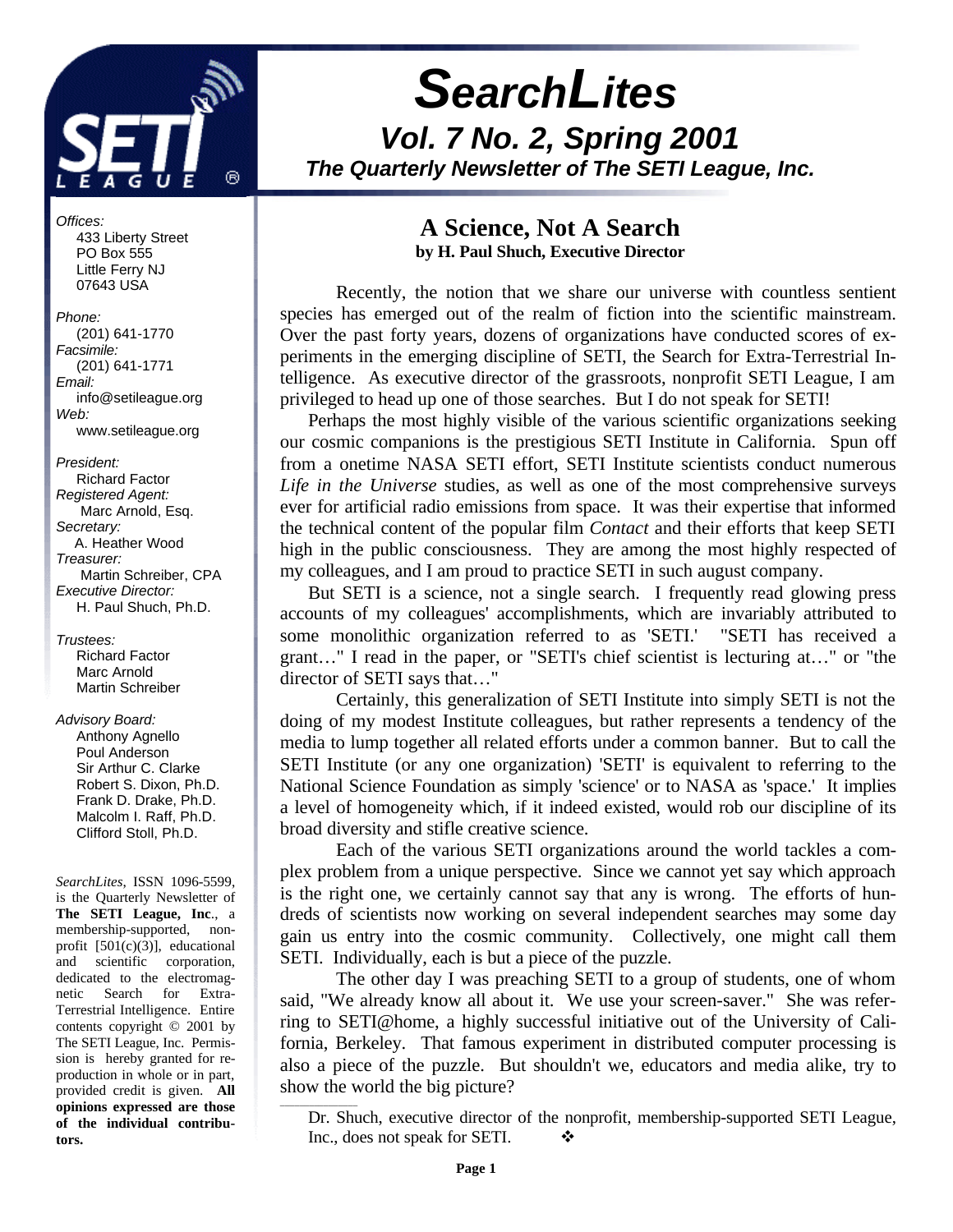#### *Book Reviews:*

### **To Seek Out New Life: The Biology of Star Trek By Athena Andreadis, reviewed by Larry Klaes**

Long ago, when I was a very big fan of Star Trek in almost all its forms (I still am to some degree, just older and more experienced in the ways of the world), I believed that almost everyone who was a Star Trek fan was also either quite versed in the astronomy and other sciences presented on the series, or at least had a very strong interest in learning about them.

I soon learned, however, that this was not the case. Many fans loved Star Trek primarily for the characters, stories, and exciting special effects. They had an interest in the science, perhaps, but only in the most elementary way. For them, Star Trek really served as a culture within a culture, where they could fit in. In many ways, Star Trek has almost become a religion. There was a lot of sad truth to the famous William Shatner (a.k.a. Captain James Tiberius Kirk) "Get a Life!" sketch on Saturday Night Live from 1986.

Now, there is nothing either wrong or required that those who like Star Trek and similar science fiction must also be scientists or even into the sciences. But when I see reviews attacking Dr. Andreadis for cutting down all the "bad" biology and other science in Star Trek, as if they had just been personally insulted, it is apparent that the main purpose of her book is being missed by these folks, along with an opportunity to learn something both wonderful and true about the real universe around them.

It is perhaps a sad commentary on today's educational values that a good portion of the general public has learned what little science they know from watching Star Trek. This is one reason why scientists like physicist Laurence M. Krauss and biologist Athena Andreadis have created very popular books examining Star Trek in all its television and film incarnations and exposing their many major faults in terms of science. For one thing, there should be much gratitude that these authors know their Star Trek so well, compared to some works I have seen exploring the series in past decades.

I suppose it is better than letting the public live in their ignorance, though. It can be a good first step in the right direction to learning more about the real sciences and how amazing that world really is.

I am bemused at those who jumped on the author for not getting the point that Star Trek is science *fiction*, when that is exactly the point she is making in her book! Apparently they are the ones who are taking the Federation and its celestial neighborhood a bit too seriously. Emotions are getting in the way of the facts. Not everyone likes to have their emperors revealed as having no clothes.

And for the readers who have griped that Dr. Andreadis showed her bias and emotional bent in the book, what else can be said but that *To Seek Out New Life* was written by a human being and not a post-Sarek Vulcan or a computer, especially one that could be blown up into clouds of white smoke by a few attacks of illogic from Captain Kirk. For me, those personal commentaries kept the book from becoming dull and showed me that the author truly cared about her subject.

Perhaps I am asking too much of some to think, rather than that Dr. Andreadis is "attacking" Star Trek for having so many concepts which veer away from the known facts, that they should instead realize how fortunate they are that a trained biologist took the time and effort to enrich the world about real biology, a science which can hardly be ignored or denied in our daily existence.

And, let's face it, even if the author were out to "destroy" your beloved Star Trek (which she is not), does anyone honestly think that Paramount would suddenly close up the franchise and crawl away in ignorant shame? Not at over two billion dollars a year they won't!

So, please read *To Seek Out New Life*. Know that Ms. Andreadis is simply sharing her wonderful gift of knowledge about the biological sciences in a way that can be enjoyed far better than some dry, old textbook.

### **When SETI Succeeds: The Impact of High-Information Contact Edited by Allen Tough. Foundation for the Future, Washington, D.C., 2000 (\$10).**

The Search for Extraterrestrial Intelligence has yet to discover any alien radio signals or other signs of life elsewhere, but some astronomers give it a 50–50 chance of success within the decade. What might a positive result mean for human society? The question has long engaged some of science's leading thinkers. This anthology contains papers from a conference last year on the subject. Through their discussions, the conferees said they hoped to get humanity ready for the revolutionary consequences -- not all of which will be good -- for our knowledge, religion, politics, art and self-conception. A few suggested that scientists should take UFO reports and other anomalous phenomena more seriously

(see members.aol.com/AllenTough/mel.html).

The author list reads like a who's who of SETI research. This, alas, is also the book's flaw: conspicuously absent are social scientists, such as Duquesne University political philosopher Charles Rubin, who believe the impact of a SETI detection would not be as great as generally thought (see www.coseti.org/mov/2704-11.ram).

*From 'Books,' The Editors. Copyright © 2000 by Scientific American, Inc. All rights reserved.* v

\_\_\_\_\_\_\_\_\_\_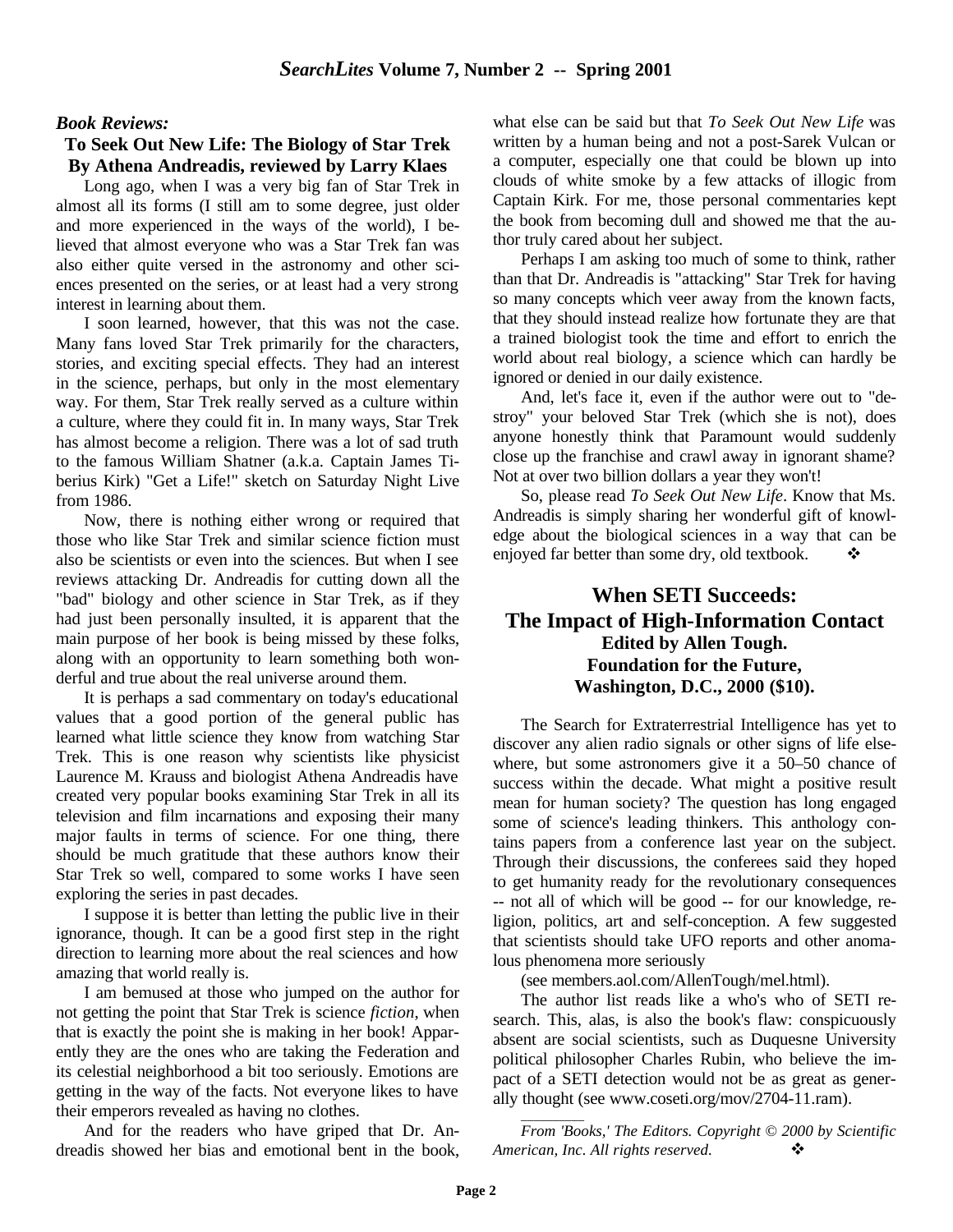## **Probing for ETI's Probes in the Solar System**

**By Scot Stride (email: sstride@jpl.nasa.gov)**

Working at JPL for many years and subscribing to its charter tends to affect a person's worldview. Many of the scientists and engineers at this NASA center don't see our robotic probes as just machines, but as extensions of our senses, intellect and being. Indeed, Matt Golombeck used to humorously call the Mars Pathfinder Sojourner rover a "mini-geologist" version of himself. My views are similar. This has indirectly resulted in a personal interest in how advanced ETI might carry out galactic exploration and the construction of interstellar robotic probes.

It turns out that a great deal of research and writing on the subject of ETI probes has been done (Freitas, et. al), most of it within the context of complementing radio SETI. Presently, the scientific community, news media and general public associate the term SETI with large radio telescopes and the search for weak signals from far away. Most people know there is a possibility of radio communication (CETI), but many don't realize the unfavorable odds of it working in practice over vast distances and multigenerations of human participants. Professional SETI scientists and engineers know full well the potential of microwave/mm-wave for both radio astronomy and for deep space telecommunications.

The SETI focus so far has been on the detection of narrowband beacons or leakage from ETI civilizations, complemented by radio astronomy observations and mappings to better understand the origins of ET life. However, the SETI lenses that focus so clearly on the task of searching for far away signals are philosophically out of focus when it comes to searching for ETI telecommunications signals that may originate within our solar system.

Some time beginning in the early 1970's LDE's (Long-Delayed-Echoes) were a hot topic of discussion. First recorded in the 1920's by Burrows and later advocated by Lunan in the 1970's, these signals were first thought to be radio returns from ETI robotic probes residing in the solar system. It was later shown by Lawton et. al. that these echoes were likely caused by plasma and dust in the Earth's upper ionosphere. LDE's are a surprising and unusual natural phenomenon that is not fully understood, but they are far too ambiguous to be from ETI robotic probes.

Russian scientists have tried some limited searches for probe radio signals within the solar system. Freitas and Valdes did an optical search for probe artifacts (SETA) at the five earthmoon-sun libration points. These searches, also done within the SETI context, were primarily negative and inconclusive.

This fleeting, yet serious, research was not embraced by mainstream SETI scientists and for the most part ignored. It's chilling to think what the reaction would have been if Freitas and Valdes had detected and verified a robotic probe stationed at L5. Aside from these few studies, nothing else has been done within the SETI context to actively search for radio signals from possible ETI probes in the solar system, but there is room for hope.

Presently at least one SETI telescope is periodically observing robotic probe transmissions emanating just beyond 75 AU. These are not ETI, but from NASA's Pioneer 10 spacecraft. Pioneer 6 has been observed occasionally, as is Galileo when its Jovian orbit is suitable. Detection of these S-band signals demonstrates that both radio and optical SETI have the capability to search the solar system for signals that could be considered ETI in origin. ETI probe radio transmissions would be clearly distinguishable from those of our own deep space robotic probes, because we know the locations, frequencies and Doppler of our spacecraft.

It might be argued that, if an ETI probe were within our solar system and transmitting a signal toward Earth, intended for us or not, we would detect it with the current SETI effort. No one with a working knowledge of the current SETI effort would accept this allegation for any frequencies other than the 1 to 3 GHz band (particularly the 18 and 21 cm lines). Millimeterwave or optical signals from an ETI probe may be illuminating Earth right now, and we would never know it.

Why not? Because a wideband, all-sky survey is not actively underway. This kind of effort, which I term Solar System SETI (S3ETI), was briefly carried out at the JPL Deep Space Tracking Network during 1992-93, as a part of the NASA HRMS (High Resolution Microwave Survey) effort. At the time, the intent was not to search for ETI probe microwave transmissions within the solar system, but it certainly could have found them if they were there and between 1 and 10 GHz. Nothing was detected, but one year is not very long to find much of anything.

Project Argus, under the direction of The SETI League, Inc., is now diligently trying to recapture some of that sky coverage in the 1 to 3 GHz band. The goal of Argus is 100% sky coverage continuously; quite different from the JPL HRMS effort. This goal, if met even at 1-3 GHz, would outperform even the HRMS effort in terms of sky coverage. If this search were extended in frequency to cover 1 to 40 GHz, Argus would be the best bet for detecting strong leakage, a powerful beacon, or robotic probe transmissions in the solar system.

I doubt that ETI probes would transmit telecommunications signals below 2 GHz. In all likelihood the preferred frequencies are mm-wave or optical. This means that if an S3ETI all-sky survey system is built, it should be done at frequencies up to 40 GHz and have a receive sensitivity to a radial distance of 50 AU. Limiting the detection range to <50 AU (Pluto's approximate farthest distance) simplifies receiver design in terms of amplifiers, noise figure and integration times. There is nothing magic about 40 GHz; it is within the microwave window, and there is a moderate selection of commercial hardware available with which to build a mm-wave SETI station. Easing the range requirements allows the use of broad beam antennas (e.g., slightly flared WR28 waveguide) and inexpensive GaAs PHEMT MMIC LNA's that don't need liquid nitrogen cooling.

At 50 AU, two-way telecommunication delay with a probe would be about 14 hours, allowing expedient contact between civilizations to occur if that's one objective. Were the detection range reduced and the bandwidth increased, an effort like Argus could possibly detect radio emissions from an ETI probe in the solar system. Many members of The SETI League will admit that the prospect of detecting a telecommunications signal from a nearby robotic probe is certainly more exciting than the detection of a faraway single-tone beacon. Food for thought!  $\cdot$ 

**Author's Note:** *The opinions expressed in this article are personal and in no way represent officially sanctioned attitudes, beliefs, interests or policy of NASA, JPL or Caltech.*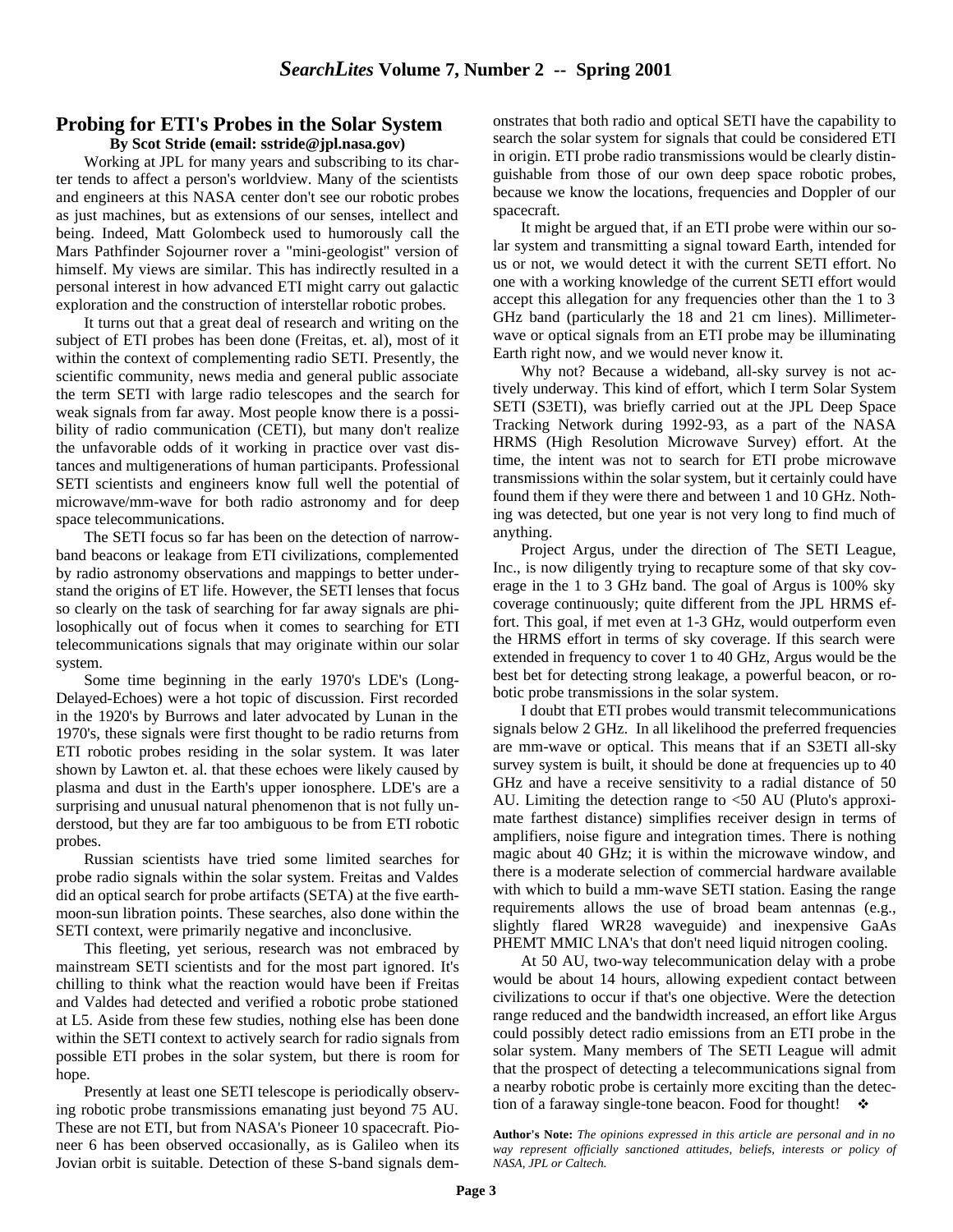# **A Young Journalist's SETI Interview**

**Editor's Note:** *SETI League executive director H. Paul Shuch is frequently interviewed by members of the press. The interview which follows is noteworthy because the journalist in question is twelve years old. Yonah Meiselman is a seventh grade student in the Humanities and Communications Magnet program at Eastern Middle School, Silver Spring MD. He also happens to be Dr. Shuch's nephew.*

**Mr. Meiselman:** What do you do at SETI?

**Dr. Shuch:** It is important to note that SETI is a science, not a single organization. There are several groups around the world engaged in SETI research. I am executive director of one of those groups, the nonprofit, international SETI League, Inc.

**Mr. Meiselman:** What kind of experiments or research do you conduct?

**Dr. Shuch:** We design, build, and operate small radio telescopes all over the world and use them to search for artificially generated signals from space. We hope to detect indirect evidence of other civilizations, from their microwave radiation.

**Mr. Meiselman:** Do you enjoy the work? Why, or why not?

**Dr. Shuch:** This is both the most exciting and the most frustrating work of my career. Exciting, because we are at the scientific cutting edge, and I get to work with some of the brightest minds in the world. Frustrating, because as a membership-supported nonprofit, we have a very limited budget and often lack the resources to follow through on some good ideas.

**Mr. Meiselman:** Have you ever found any extraterrestrial life? If so, what is the life like? If not, what, if anything, do you expect you will find?

**Dr. Shuch:** SETI searches over the past 40 years have stumbled across several dozen interesting, but unexplained, radio emissions. Whether or not they represent life, we cannot yet say. We hope eventually to find clear, unambiguous signals, which persist long enough to be independently verified by multiple observers. Such signals could indicate the presence of other technology-using civilizations in the cosmos.

**Mr. Meiselman:** Do you think you will find anything else?

**Dr. Shuch:** I think it's almost certain. With a large number of observers combing the cosmos, it is highly likely that one or more of them will stumble across some completely unanticipated discovery -- possibly a previously unknown natural, astrophysical phenomenon.

**Mr. Meiselman:** Where did you go to college and graduate school?

**Dr. Shuch:** College: Carnegie Institute of Technology, West Valley College, and San Jose State University. Three engineering degrees (AS, BS, MA). My education was interrupted by four years of military service during the Vietnam War. Grad school: University of California, Berkeley. Ph.D. in Engineering.

**Mr. Meiselman:** What did you study there?

**Dr. Shuch:** Electrical, industrial, civil, and aerospace engineering.

**Mr. Meiselman:** Did you like it?

**Dr. Shuch:** Grad school much more than college.

**Mr. Meiselman:** How did that affect your choice to work with SETI?

**Dr. Shuch:** SETI is perhaps the most highly interdisciplinary of sciences. Having background in multiple engineering disciplines gives me the flexibility to deal with the unknown.

**Mr. Meiselman:** Where do you live?

**Dr. Shuch:** On a remote hilltop just north of Williamsport, PA (about 200 miles from any major city).

**Mr. Meiselman:** Why?

**Dr. Shuch:** That's a very perceptive question, Yonah! I choose to live far from technological civilization because industry generates electromagnetic radiation, which would interfere with the operation of my radio telescopes.

**Mr. Meiselman:** What other occupations have you had?

**Dr. Shuch:** Aerospace engineer; college professor.

**Mr. Meiselman:** Did you find connections between earlier occupations and your current scientist/astronomer status?

**Dr. Shuch:** Absolutely. I am practicing (at a higher level) what I used to teach my students. In addition, I am still teaching -- just in a larger classroom and with *much* better students.

**Mr. Meiselman:** What is privatized science?

**Dr. Shuch:** Studies which are paid for by private donations, rather than government tax dollars. In the present economic climate, that's the direction in which all scientific research is ultimately going.

# *Introducing:*

# **Our Hundredth Argonaut**

Little Ferry, NJ., December, 2000 -- The SETI League, Inc., nonprofit leaders in a global Search for Extra-Terrestrial Intelligence, has achieved a significant milestone with the registration of its one hundredth amateur radio telescope, now under construction in northern New Jersey. Part of the planned *Project Argus* network of 5000 such instruments worldwide, this telescope brings the grassroots science group a little closer to its eventual goal of being able to see in all directions at once, so that no part of the sky shall evade our gaze.

The newest addition to the *Project Argus* network is being built by SETI League member Tom Hutter. Like the 99 other telescopes it is joining, this instrument will scan the skies 24 hours a day, in search of our cosmic companions. Hutter, a retired fire captain, admits to having no formal electronics or radio astronomy background. He considers construction of his *Project Argus* station a learning experience. "There are people who say we are all alone in the universe," comments Hutter, "and others who say we're not. Everyone wants to know, so let's do the experiment and find out!"

The SETI League's radio telescopes are constructed by individual members out of discarded satellite TV dish antennas, along with sensitive microwave receivers and powerful home computers. Traditionally, radio telescopes are used to study the structure of the universe by analyzing microwave radiation emitted by natural astrophysical phenomena. In the SETI application, it is artificial radiation from other technological civilizations that the telescopes seek to identify.  $\bullet$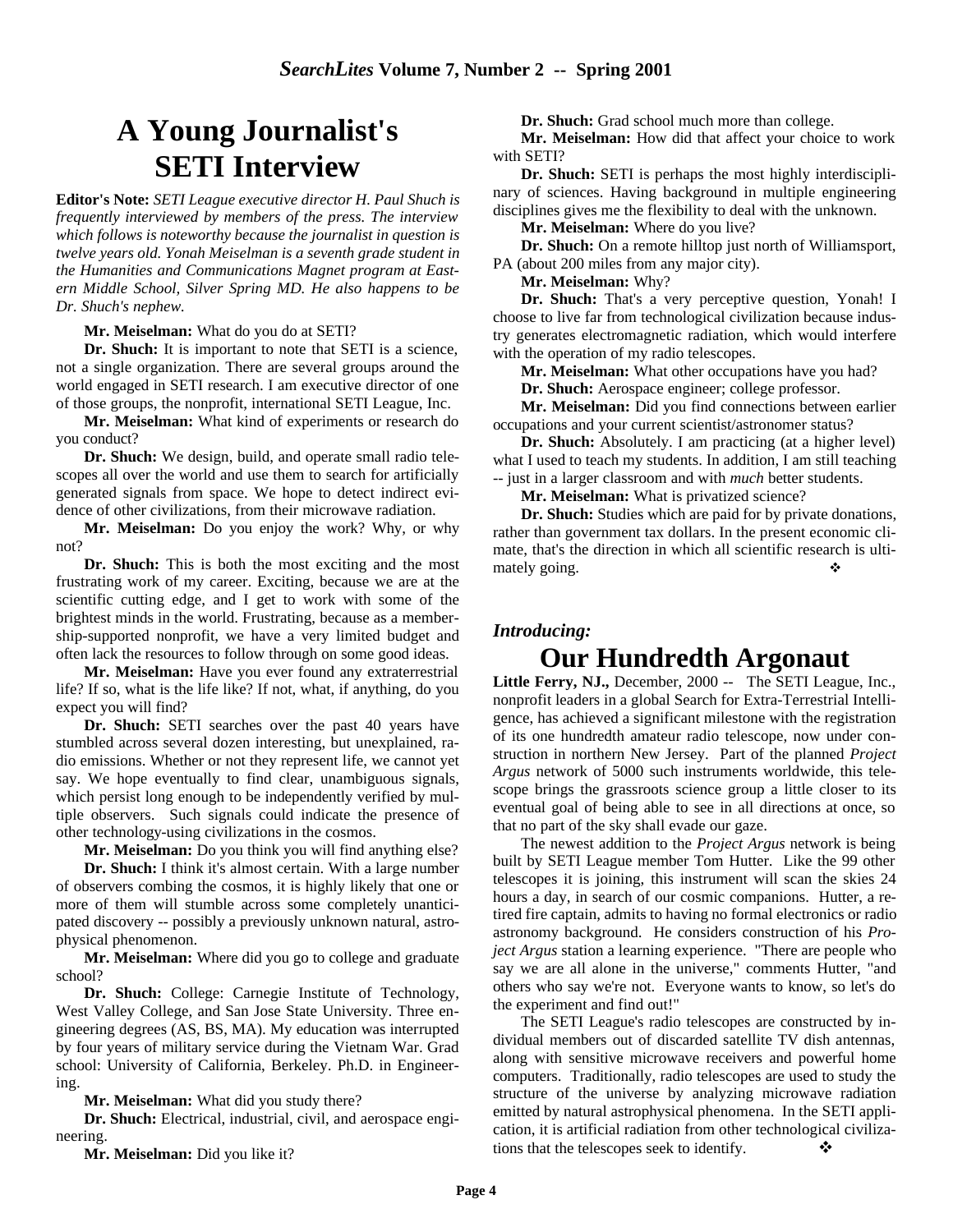# **SETI League Announces First Technical Symposium**

**Little Ferry, NJ..,** January 2001 – The SETI League, Inc., nonprofit leaders in the privatized Search for Extra-Terrestrial Intelligence, will be holding its first Technical Symposium the weekend of April 28 - 29, 2001, at the College of New Jersey (formerly Trenton State College) in Trenton NJ. SETI League members from around the world will present papers on radio astronomy, microwave communications, and the hardware, software, and search strategies being used to seek scientific evidence of other intelligent civilizations in the cosmos. In attendance will be a respectable sampling of The SETI League's 1200 members from sixty countries, including many of the over one hundred SETI League members building and operating their own observing stations.

Pre-registration is requested by not later than 1 April 2001. The conference registration fee (\$30 US for current SETI League members, and \$80 for nonmembers) includes one copy of the Conference Proceedings, being published as a service to The SETI League by the American Radio Relay League. Registration after the April first deadline will be ten dollars more. An Awards Banquet is scheduled for Saturday night, with banquet tickets available only in advance, at \$30 US. The Banquet will include a guest speaker and door prizes, and culminate in presentation of our sixth Giordano Bruno Memorial Award, The SETI League's highest honor, to an individual who has made significant contributions to the art and science of SETI. Registration details, lodging and transportation information are posted to The SETI League's website, at

http://www.setileague.org/admin/meet2001.htm.

The SETI League's Seventh Annual Membership Meeting will be held in conjunction with the Technical Symposium, on Sunday, 29 April 2001 beginning at 10 A.M. SETI League members in good standing, their guests, interested radio amateurs, amateur and professional astronomers, and members of the press are cordially invited. Since a quorum is required to transact business, all SETI League members are encouraged to attend.

SETI scientists seek to determine through microwave and optical measurements whether humankind is alone in the universe. Since Congress terminated NASA's SETI funding in 1993, The SETI League and other scientific groups have been attempting to privatize the research. Experimenters interested in participating in the search for intelligent alien life, or citizens wishing to help support it, should visit us on the Web at <http://www.setileague.org/>, email to join@setileague.org, send a fax to 1 (201) 641-1771, or contact The SETI League, Inc. membership hotline at 1 (800) TAU-SETI. Be sure to provide us with a postal address to which we will mail further information. The SETI League, Inc. is a membership-supported, nonprofit  $[501(c)(3)]$ , educational and scientific corporation dedicated to the electromagnetic Search for Extra-Terrestrial Intelligence. ❖

*Guest Editorial:*

# **SETI** *Is* **Amateur Radio by Richard W. Wilson, W5ETI (email: Chiefbroom@aol.com)**

**Editor's Note:** *The following letter appeared on page 25 of the December 2000 issue of QST, the monthly journal of the American Radio Relay League.*

I must take issue with a letter in the October *QST* titled "SETI is not Amateur Radio." Mr. Kadner seems to think the hobby is only about chatting and not about science, as though radio's connection to the sciences is something new.

He states that he got into Amateur Radio in the late '50s. In that case, he may have missed a great article titled "Astronomy and Amateur Radio" in the November 1943 issue of *QST*, written by Hollis French, W1JLK. In the article Mr. French proclaims, "Radio development has entered a stage in which the amateur experimenter of necessity must become an amateur in other vitally related earth and sky sciences. He must learn to understand and use new tools and apparatus in order to make the most effective use of the very high and higher frequencies. The factors which govern weather and the electromagnetic field of the earth - astronomical, meteorological and topographical. Radio is not strictly a terrestrial art. With advancing knowledge, ever closer relations appear between the science of astronomy and the art of radio communication. These are more evident as we pass the limitations of the old astronomy of position and enter the fascinating field of astrophysics, where radiation becomes the foundation of the science."

There have been many exciting articles published in *QST* over the years concerning the role that radio amateurs can play in furthering earth and space sciences, including SETI. I believe the hobby of Amateur Radio can be broad enough to include whatever our interests dictate; there are no bandwidth limitations on our imaginations. Personally, I find the scientific application of radio, in any form, just as "romantic" as a good old down-to-earth QSO. Besides, how much more exciting could a radio contact be than one with another world...a DXer's dream! I just hope they send their QSL info. That's a card and/or certificate I must have!

|                   |                                                 | Extraterrestrial OSL |
|-------------------|-------------------------------------------------|----------------------|
|                   |                                                 |                      |
|                   | The SETI League, Inc. hereby confirms reception |                      |
|                   |                                                 |                      |
|                   |                                                 | of an Extra-         |
|                   |                                                 |                      |
|                   | terrestrial Signal from<br>(date)               | (frequency)          |
| <b>Natural</b>    |                                                 |                      |
| by<br>on<br>Human | Signed:                                         |                      |

**Further Note:** Per Mr. Wilson's request, The SETI League, Inc. indeed plans to act as ET's QSL manager, issuing the above card for *confirmed* contacts. Watch *SearchLites* for details.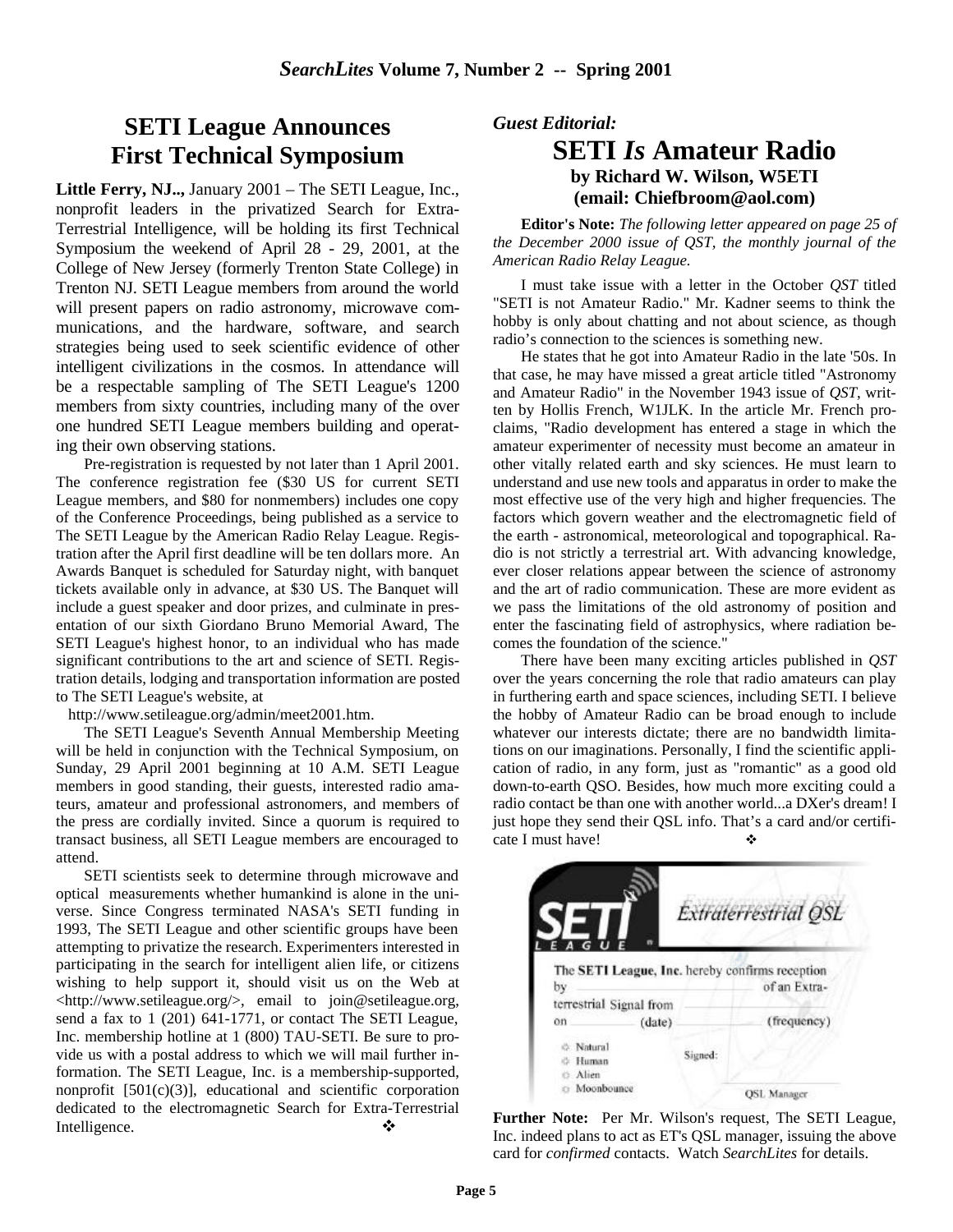#### *Abstracts:*

The following are Abstracts of a few of the papers scheduled to appear in *Proceedings of the First SETI League Technical Symposium*, American Radio Relay League, April 2001. Copies of the *Proceedings* will be available at the Symposium, as discussed elsewhere in this issue of *SearchLites*.

### **Near-Infrared (IR) Spectrometric Imaging Using a One-Meter Fresnel Telescope**

*Drs. Robert Lodder and Cynthia Banyon Advanced Science and Technology Center, Univ. of Kentucky*

A near-infrared optical telescope with a one-meter aperture has been constructed to detect interstellar laser transmissions. The near-IR (4760 to 12500 cm-1) telescope is being operated at the University of Kentucky in conjunction with a microwave radiotelescope for Project Argus. The telescope comprises a one-meter visible/near-IR Fresnel lens, an aluminum compound parabolic concentrator, tilting interference filters, a new robot for detector translation and star tracking, a liquid nitrogen Dewar and detectors (PbS, InSb, and InGaAs), and a 50 MHz preamplifier with 26 dB gain (max. data rate approximately 3 Gb per minute). Data are being processed using correlation and flexible Bayesian methods, including a new hierarchical covariance compromise method. The results of these spectrometric studies will be presented.

### **Some Algorithms for Lunar Archaeology**

*Dr. Alexey V. Arkhipov, Institute of Radio Astronomy,Nat. Acad. Sci. of Ukraine*

Our planet's Moon could have been used by ETI as a base for the exploration of Earth billions of years ago. New computer algorithms are proposed and used for subsurface archaeological reconnaissance of our satellite. They are a useful instrument for studies on lunar tectonics, too. Thus, the SAAM algorithm reveals otherwise indiscernible details of extremely low contrast in orbital images of the Moon. The SCHEME algorithm searches for local extremity of lunar relief. As a result, some ruin-like patterns have been found in high resolution images from the Clementine lunar probe. Several examples of such curiosities are discussed as an argument for Lunar SETI.

# **A Hierarchy of Civilizations in the Universe**

*Nikiforos A. Sideris, Greece*

The possibility of existence of Extraterrestrial Intelligent Life is examined in this paper on the basis of some new strange numerical coincidences that appear for the first time in the related literature (Physics-Cosmology-SETI). Under a single hypothesis that advanced civilizations can (and have no other choice) communicate with each other in a peculiar manner that will be described in the text, instantaneously, it can be proven that in the observable universe may exist at least 100 billions  $(10^{11})$  and at most  $10^{17}$  civilizations. These civilizations are at a level of technological development comparable to or much higher than our civilization. Beyond that, the proposed theory indicates that the hierarchical development of civilizations in the observable universe is achieved by now (i.e., for an age of the universe equal to  $18\pm2$  billion years from the Big-Bang) to the level of Superclusters of galaxies. This means that beyond the boundaries of a Supercluster, communication of its civilizations with the civilizations of another Supercluster is still unattainable.

### **Effectiveness of a Low-Cost Peltier Effect Thermoelectric Cooler in Reducing LNA Temperature**

*C. Lee Kitchens, SETI League Hardware Committee Chair*

Tests will be conducted to measure and record, over time, the temperature of the LNA case, the ambient temperature in the shade, and the ambient temperature in the sun at the focus of the antenna. A performance curve will be developed to indicate LNA case temperature, voltage (Vmax), and power. Information on the SETI station design will include LNA, thermoelectric cooler, heat sink, and exhaust fan specifications. The resulting quantitative data should be useful to SETILeague members deciding whether or not to install a thermoelectric cooler on the LNA.

### **Overview of the First 100 Project Argus Stations** *Harry Kimball,McLouth KS*

The SETI League's Project Argus started approximately five years ago with five radio telescopes. Since that time, the number of Argus stations has grown to 100. These stations were constructed by avocational radio astronomers with personal funds. Because of limited funding, "what-cha-got" construction techniques were often employed resulting in a variety of station configurations and capabilities. This paper, using member-supplied information, summarizes the diversity and commonality of the components that have gone into these stations. The combined capabilities of these 100 stations is also examined.

### **Optical SETI Monitoring and Event Recording Software**

#### *Noel Welstead, Regional Coordinator for Eastern Australia*

This paper describes a novel method (probably never tried before) of using an optical telescope (14" Celestron) fitted with an extremely fast, wide bandwidth photo resistor that is used to control the frequency of a very stable oscillator. The oscillator frequency will alter when the light intensity in the "frame" varies for any reason whatsoever. The idea is that a "frame" from the sky will produce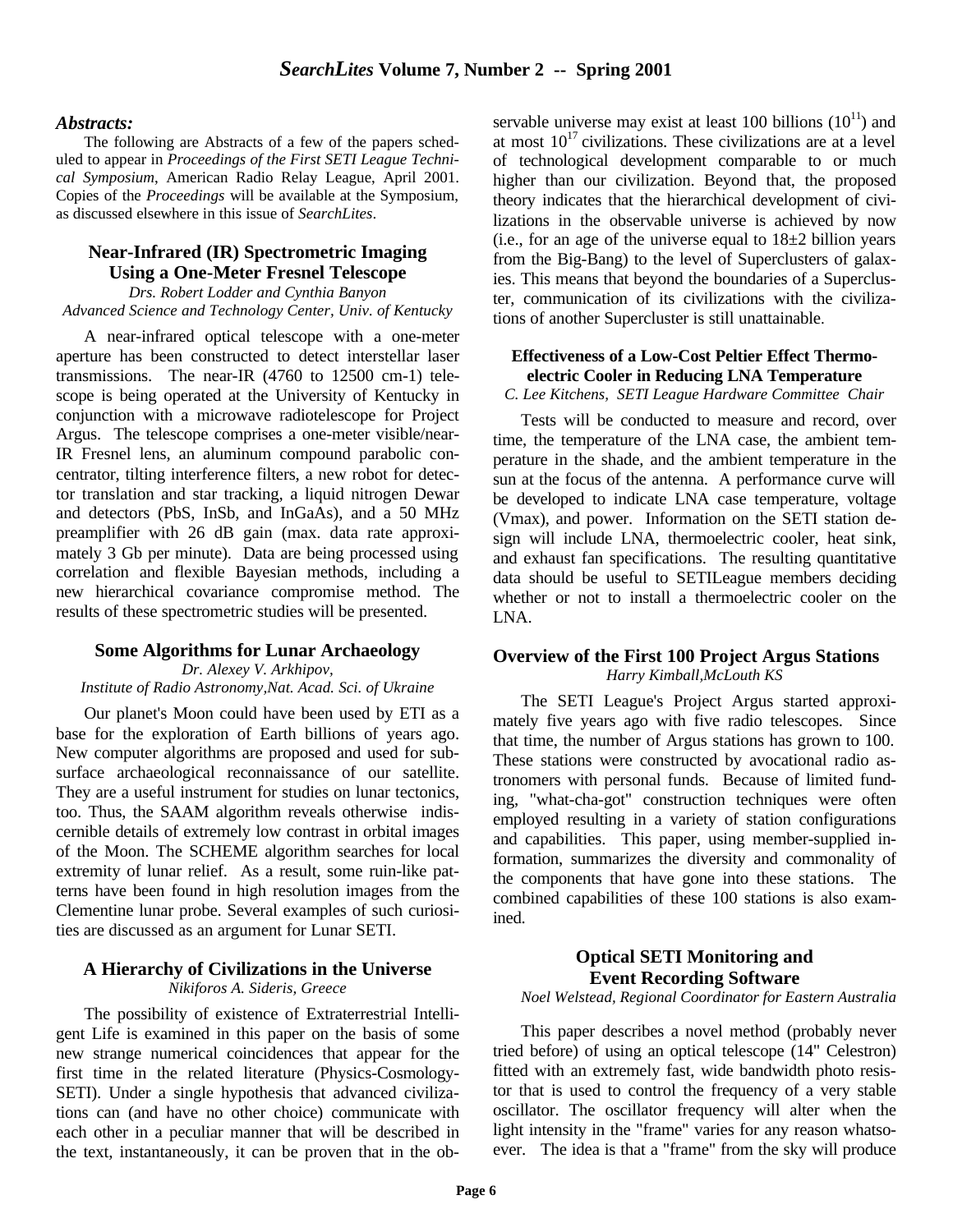a cumulative luminosity reading that should remain unchanged each time the telescope is pointed at that location. By doing a scan of the desired locations of interest (nearby stars), it would be possible to build up a database of readings for each target that could be re-checked again for variations each time the location was revisited.

The database value would be compared with each new observation run and any variations would be flagged for further study. We needed to mask out unwanted effects for meteors, satellites, clouds, and moonlit nights that would cause false positives (and negatives). This rationale is similar to what the SETI Institute does with strong radio and known sources of interference, so they don't waste time when something is detected.

The project was completed late last year and we now have all the material including software to play with. The actual photo resistor detector is still being played with so we can select the best one for the job (stability is an issue), but all else is now completed. We even have the telescope. This system would find super-novas, asteroids and comets for sure. Laser beams from ET? Well, who knows?

#### **Quantifying SETI**

### *Peter Vekinis, University of Oregon*

Over the last few decades, much research has been done to satisfy the individual elements of the Drake equation. Solar systems have been discovered, new data on habitable zones made available, and technology has been improved many times over. Research has also shown that large planets are essential to ETI-bearing solar systems as they attract life-destroying comets, and questions have arisen about the length of a communicable civilization. Frequencies to search for SETI are moving away from the regular 1.4GHz line to millimeter waves, and modulation also changes accordingly. All of these elements are quantifiable and, using Sol's viewpoint in our galaxy, we have come up with a total number of ETIs in this galaxy.

#### **Array2k: Sixteen Dishes, Five Designs**

#### *Dr. H. Paul Shuch, SETI League Executive Director*

For the past two years, the SETI community has marveled at the development of the ambitious Paul Allen Telescope, a mini-Cyclops consisting of up to a thousand phased satellite TV-type dishes. While saluting the efforts of our California colleagues, The SETI League has been hard at work on its own phased array design, more modest in scope but quite as technologically audacious. When completed, Array2k (patent pending) will employ a unique mix of analog and digital techniques to operate in five distinct modes simultaneously. Optimized as a drift-scan sky survey instrument in the proud tradition of Ohio State's Big Ear, it will serve as its own Follow-Up Detection Device, verifying its own findings in real time.  $\bullet$ 

# **Event Horizon**

SearchLites' readers are apprised of the following conferences and meetings at which SETI-related information will be presented. League members are invited to check our World Wide Web site (www.setileague.org) under *Event Horizon*, or email to us at info@setileague.org, to obtain further details. Members are also encouraged to send in information about upcoming events of which we may be unaware.

**March 2 - 4, 2001:** Contact 2001, Santa Clara CA.

**April 20 - 21, 2001:** Southeastern VHF Society Conference, Nashville, TN.

**April 21, 2001:** Third Annual SETI League *Ham Radio QSO Party*, 14.204 MHz.

**April 28 - 29, 2001:** SETI League *Technical Symposium* and *Annual Membership Meeting*, Trenton NJ.

**May 5 - 6, 2001:** *Trenton Computer Festival*, Edison NJ.

**May 18 - 20, 2001:** *Dayton Hamvention*, Dayton OH.

**May 18, 2001, 0700 hours:** SETI Breakfast, Marriott Hotel, Dayton OH.

**May 25 - 28, 2001:** *Balticon 35*, Baltimore MD.

**June 22 - 24, 2001**: Dr. SETI <sup>®</sup> to appear as Toastmaster at *Conterpoint Four* Filk Music Convention, Rockville MD.

**July 14, 2001, 1600 hours:** Frank Drake delivers *Friedman Lecture* at Penn State University.

**July 15 - 18, 2001:** *20th Anniversary SARA Conference*, NRAO Green Bank WV.

**July 26 - 29, 2001:** *Central States VHF Conference*, Fort Worth TX.

**August 30 - September 3, 2001:** *Millennium Philcon* World Science Fiction Convention, Philadelphia PA.

**September 27 - 30, 2001:** *Microwave Update*, Sunnyvale CA. **November 16 - 18, 2001:** *Philcon 2001*, Philadelphia PA.

**October 1 - 5, 2001:** *52nd International Astronautical Congress*, Toulouse France.

**October 5 - 6, 2001:** *19th AMSAT Annual Meeting and Space Symposium*, Atlanta GA.

**April 27 - 28, 2002:** SETI League *Technical Symposium* and *Annual Membership Meeting* (location TBA).

**May 17 - 19, 2002:** *Dayton Hamvention*, Dayton OH.

**July 8 - 12, 2002:** *Bioastronomy '02*, Hamilton Island (Great Barrier Reef) Australia.

**August 29 - September 2, 2002:** *ConJose* World Science Fiction Convention, San Jose CA.

**October, 2002 (date TBA):** *Microwave Update*, Washington DC.

**April 26 - 27, 2003:** SETI League *Technical Symposium* and *Annual Membership Meeting* (location TBA).

**May 16 - 18, 2003:** *Dayton Hamvention*, Dayton OH.

**August 28 - September 1, 2003:** *Torcon 3* World Science Fiction Convention, Toronto ON Canada.

**October, 2003 (date TBA):** *Microwave Update*, Seattle WA. **April 24 - 25, 2004:** SETI League *Technical Symposium* and *Annual Membership Meeting* (location TBA).